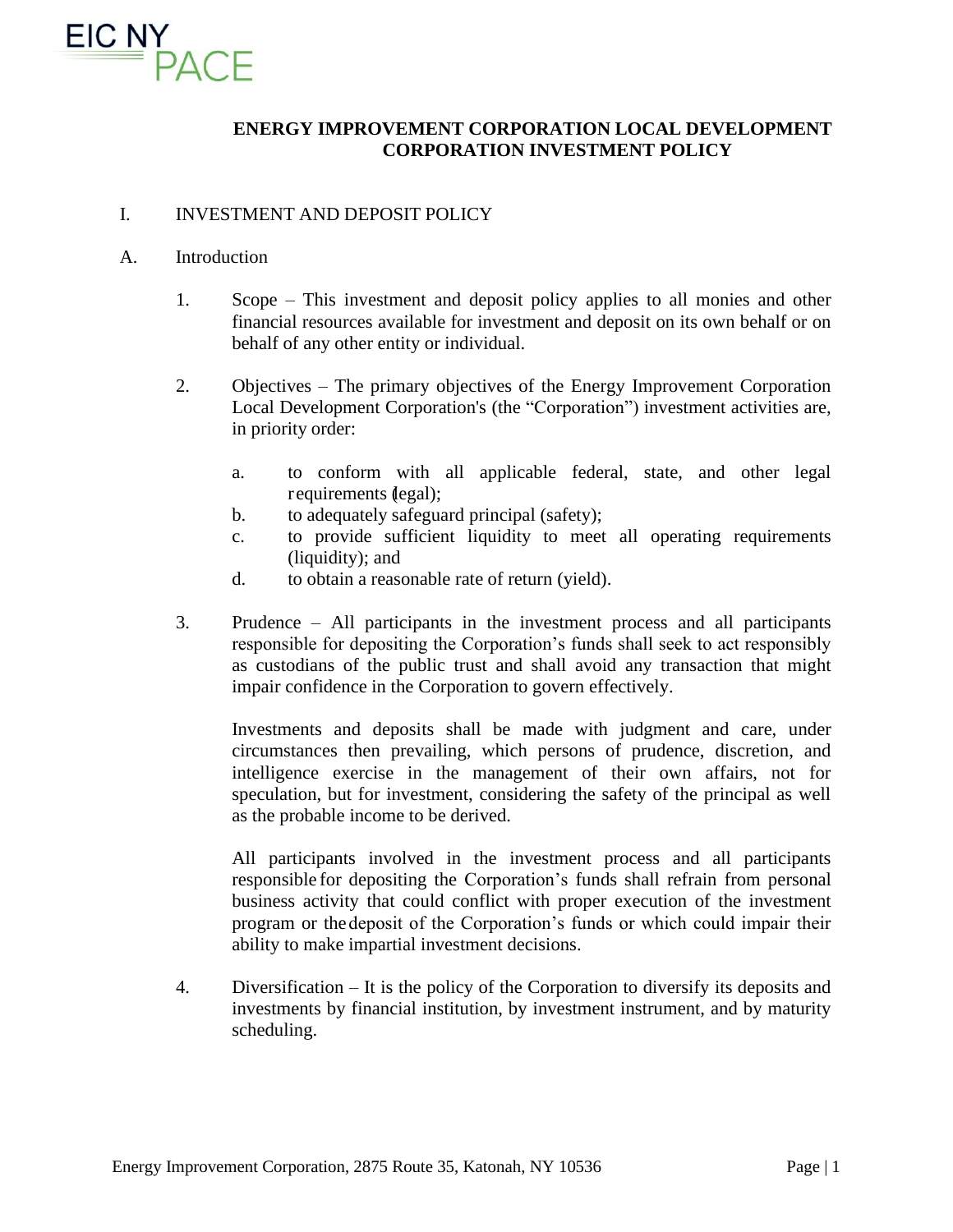

### 5. Internal Controls

- a. All monies collected by an officer or employee of the Corporation shall be immediately deposited in such depositories and designated by the Corporation for the receipt of such funds.
- b. The Corporation shall maintain or cause to be maintained a proper record of all books, notes, securities, or other evidence of indebtedness held by the Corporation for investment and deposit purposes.
- c. The Corporation is responsible for establishing and maintaining an internal control structure to provide reasonable, but not absolute, assurance that deposits and investments are safeguarded against loss from unauthorized use or disposition, that transactions are executed in accordance with management's authorization and recorded properly and are managed in compliance with applicable laws and regulations.
- 1. Designation of Depositories

The Corporation shall designate as depositories of its money those banks and trustcompanies authorized to serve as such pursuant to applicable law.

- B. Investment Policy
	- 1. Permitted Investments

Pursuant to the Not-For-Profit Corporation Law ("N-PCL"), the Corporation is authorized to invest monies not required for immediate expenditure for terms not to exceed its projected cash flow needs in the following types of investments:

- a. Special time deposit accounts; \*
- b. Certificates of deposit; \*
- c. Obligations of the United States of America; \*\*
- d. Obligations guaranteed by agencies of the United States of America where payment of principal and interest are guaranteed by the United States of America; \*\*
- e. Obligations of the State of New York; \*

\*Special time deposit accounts and certificates of deposit are permitted investments provided that (1) they shall be payable within such time as the proceeds shall be needed to meet expenditures for which the monies were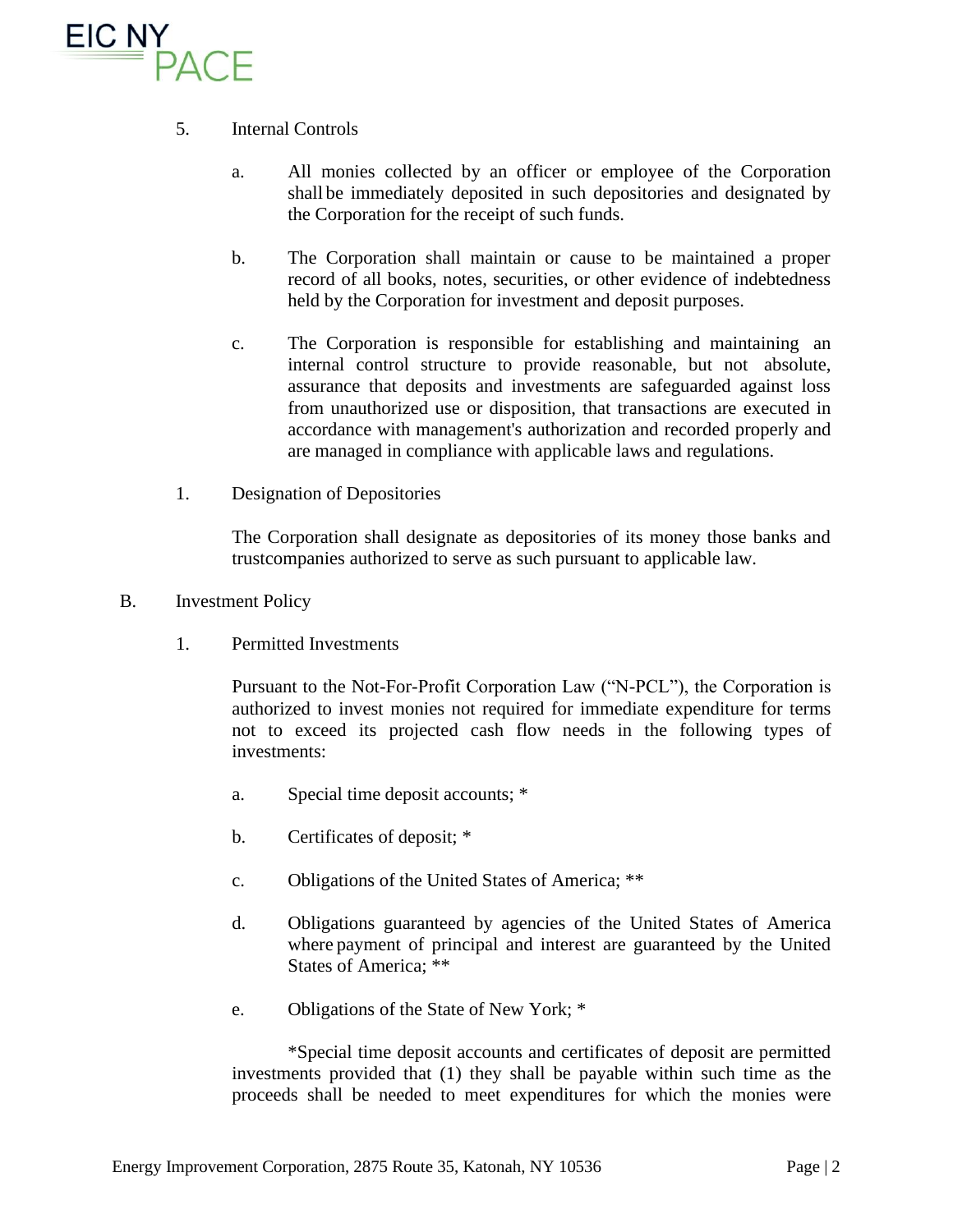

obtained and (2) they are collateralized in the same manner as set forth in paragraph (C) below for deposits of public funds.

\*\*All investment obligations shall be payable or redeemable at the option of the Corporation within such times as the proceeds will be needed to meet expenditures for purposes for which the monies were provided and, in the case of obligations purchased with the proceeds of bonds or notes, shall be payable or redeemable at the option of the Corporation within two years of the date of purchase.

2. Authorized Financial Institutions and Dealers

The Corporation shall maintain a list of financial institutions and dealers, approved for investment purposes, and establish appropriate limits to the amount of investments which can be made with each financial institution or dealer. All financial institutions with which the local government conducts business must be credit worthy. Banks shall provide their most recent Consolidated Report of Condition (Call Report) at the request of the Corporation. Security dealers not affiliated with a bank shall be required to be classified as reporting dealers affiliated with the New York Federal Reserve Bank, as primary dealers. The President/Chief Executive Officer or Chairperson of the Board of Directors is responsible for evaluating the financial position and maintaining a listing ofproposed depositaries, trading partners and custodians. Such listing shall be evaluated at least annually.

3. Purchase of Investments

The Corporation may contract for the purchase of investments:

- a. Directly, including through a repurchase agreement, from an authorized trading partner.
- b. By participation in a cooperative investment program with another authorized governmental entity pursuant to the N-PCL where such program meets all the requirements set forth in the Office of the State Comptroller Opinion No. 88-46, and the specific program has been authorized by the Board of Directors.
- c. By utilizing an ongoing investment program with an authorized trading partner pursuant to a contract authorized by the board of Directors.

All purchased obligations, unless registered or inscribed in the name of the Corporation, shall be purchased through, delivered to, and held in the custody of a bank or trust company. Such obligations shall be purchased, sold, or presented for redemption or payment by such bank or trust company only in accordance with prior written authorization from the officer authorized to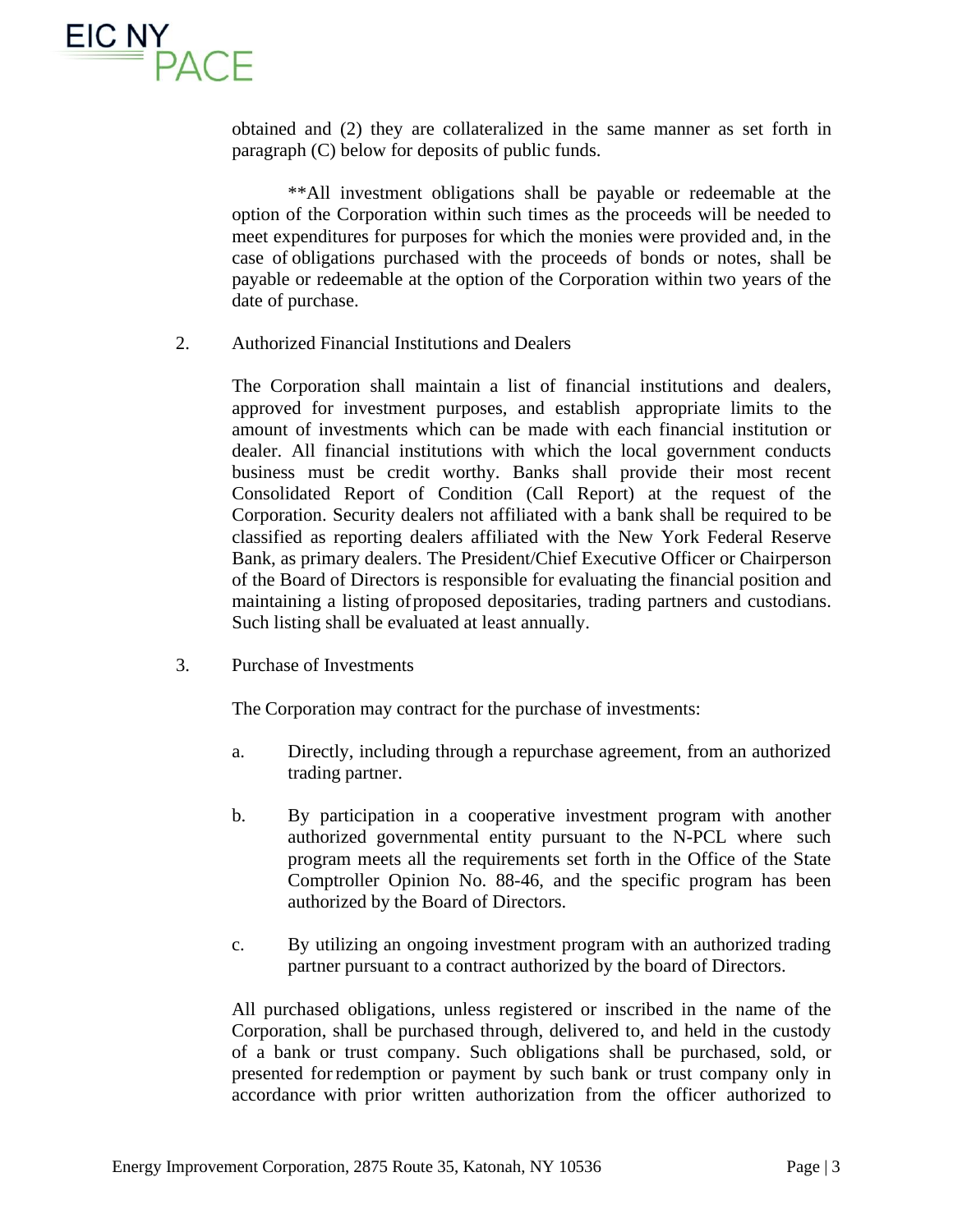

make the investment.

All such transactions shall be confirmed in writing to the Corporation by the bank or trust company shall be held pursuant to a written custodial agreement as described in the N-PCL.

The custodial agreement shall provide that securities held by the bank or trust company, as agent of and custodian for, the Corporation, will be kept separate andapart from the general assets of the custodial bank or trust company and will not, in any circumstances, be commingled with or become part of the backing for any other deposit or other liabilities. The agreement shall describe how the custodian shall confirm the receipt and release of the securities. Such agreement shall include all provisions necessary to provide the Corporation a perfected interest in the securities.

4. Repurchase Agreements

Repurchase agreements are authorized subject to the following restrictions:

- a. All repurchase agreements must be entered into subject to a Master Repurchase Agreement.
- b. Trading partners are limited to banks or trust companies authorized to do business in New York State and primary reporting dealers.
- c. Obligations shall be limited to obligations of the United States of America and obligations guaranteed by agencies of the United States of America.
- d. No substitution of securities will be allowed.
- e. The custodian shall be a party other than the trading partner.
- C. Deposit Policy
	- 1. Collateralization of Deposits

All deposits of the Corporation, including certificates of deposit and special time deposits, in excess of the amount insured under the provisions of the Federal Deposit Insurance Act shall be secured:

a. By pledge of "eligible securities" with an aggregate "market value" as provided by the N-PCL, equal to the aggregate amount of deposits from the categories designated in Exhibit A attached hereto.